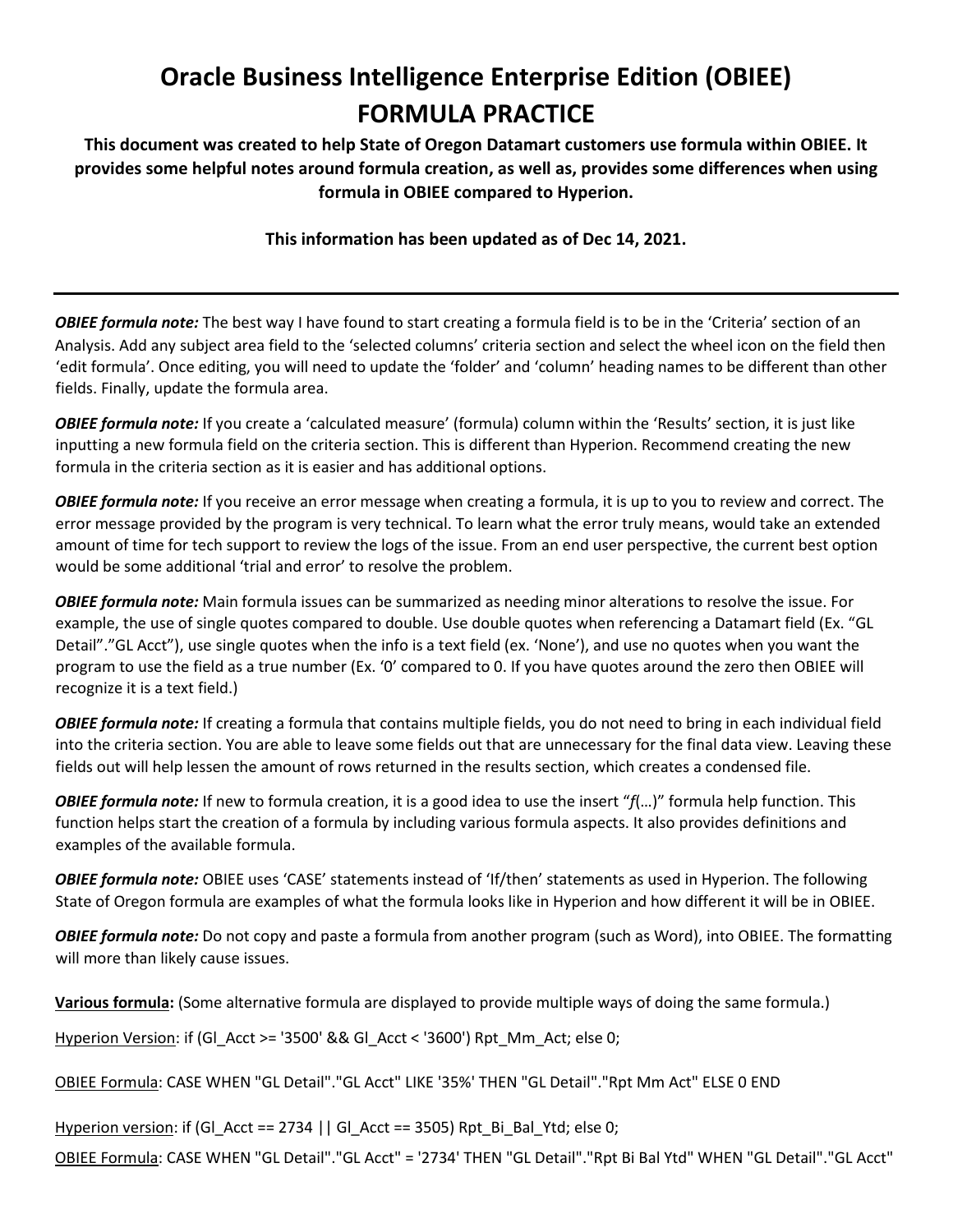= '3505' THEN "GL Detail"."Rpt Bi Bal Ytd" ELSE 0 END

OBIEE alternative formula: CASE WHEN "GL Detail"."GL Acct" = '2734' OR "GL Detail"."GL Acct" = '3505' THEN "GL Detail"."Rpt Bi Bal Ytd" ELSE 0 END

Hyperion Version: if (Gl\_Acct == '2703' || Gl\_Acct == '2704' || Gl\_Acct == '2705') M13\_Balance\_Gl; else 0;

OBIEE Formula: CASE WHEN "GL Detail"."Gl Acct" = '2703' THEN "GL Detail"."M13 Balance Gl" WHEN "GL Detail"."Gl Acct" = '2704' THEN "GL Detail"."M13 Balance Gl" WHEN "GL Detail"."Gl Acct" = '2705' THEN "GL Detail"."M13 Balance Gl" ELSE 0 END

OBIEE alternative Formula: CASE WHEN "GL Detail"."Gl Acct" = '2703' OR "GL Detail"."Gl Acct" = '2704' OR "GL Detail"."Gl Acct" = '2705' THEN "GL Detail"."M13 Balance Gl" ELSE 0 END

Hyperion version: if (Gl\_Acct == 2734 || Gl\_Acct >= '3500' && Gl\_Acct < '3600') Rpt\_Bi\_Bal\_Ytd; else 0;

OBIEE Formula: CASE WHEN "GL Detail"."GL Acct" = '2734' THEN "GL Detail"."Rpt Bi Bal Ytd" WHEN "GL Detail"."GL Acct" like '35%' THEN "GL Detail"."Rpt Bi Bal Ytd" ELSE 0 END

Note: The Hyperion formula is looking for values that are in the 3500's, so in OBIEE, we can update the formula to use the 'Like' function to show 'begins with' in a formula.

OBIEE alternative formula: CASE WHEN "GL Detail"."GL Acct" = '2734' OR ("GL Detail"."GL Acct" >= '3500' AND "GL Detail"."GL Acct" < '3600') THEN "GL Detail"."Rpt Bi Bal Ytd" ELSE 0 END Note: When using 'OR' and 'AND', you should use brackets to help keep aspects that go together, contained.

Hyperion version: if (Fiscal Year == 2020 && Appn Year != 2021)  ${Y'}$  else  ${'N'}$ 

OBIEE Formula: CASE WHEN "GL Detail"."Fiscal Year" = 2020 AND "GL Detail"."Appn Year" != 2021 THEN 'Y' ELSE 'N' END

OBIEE alternative formula: CASE WHEN "GL Detail"."Fiscal Year" = 2020 AND "GL Detail"."Appn Year" <> 2021 THEN 'Y' ELSE 'N' END Note: You can use "!=" or "<>" to symbolize 'not equal to' in a formula.

**OBIEE Case statement w/ multiplication:** CASE WHEN "GL Acct"."D31 Gl Acct Dr Cr Ind"= 'D' THEN "GL Detail"."M13 Balance Gl" ELSE "GL Detail"."M13 Balance Gl"\*-1 END

**OBIEE formula variations:** The quotes around the zero will alter how OBIEE uses the field (Number vs Text.) CASE WHEN "GL Summary"."Gl Acct Dr Cr Ind" = 'D' THEN ("GL Summary"."M01 Balance Gs" - "GL Summary"."Py Balance Gs") ELSE O END

CASE WHEN "GL Summary"."Gl Acct Dr Cr Ind" = 'C' THEN ("GL Summary"."M01 Balance Gs" - "GL Summary"."Py Balance Gs") ELSE <mark>'0'</mark> END

## **Between function:**

Hyperion version: if (GI Acct  $>=$  '3500' && GI Acct  $<=$  '3600') Rpt Mm Act; else 0;

OBIEE Formula: CASE WHEN "GL Detail"."GL Acct" BETWEEN '3500' AND '3600' THEN "GL Detail"."Rpt Mm Act" ELSE 0 END

## **Between formula sample that didn't work:**

OBIEE: CASE WHEN "GL Detail"."GL Acct" = '2734' THEN "GL Detail"."Rpt Bi Bal Ytd" WHEN "GL Detail"."GL Acct"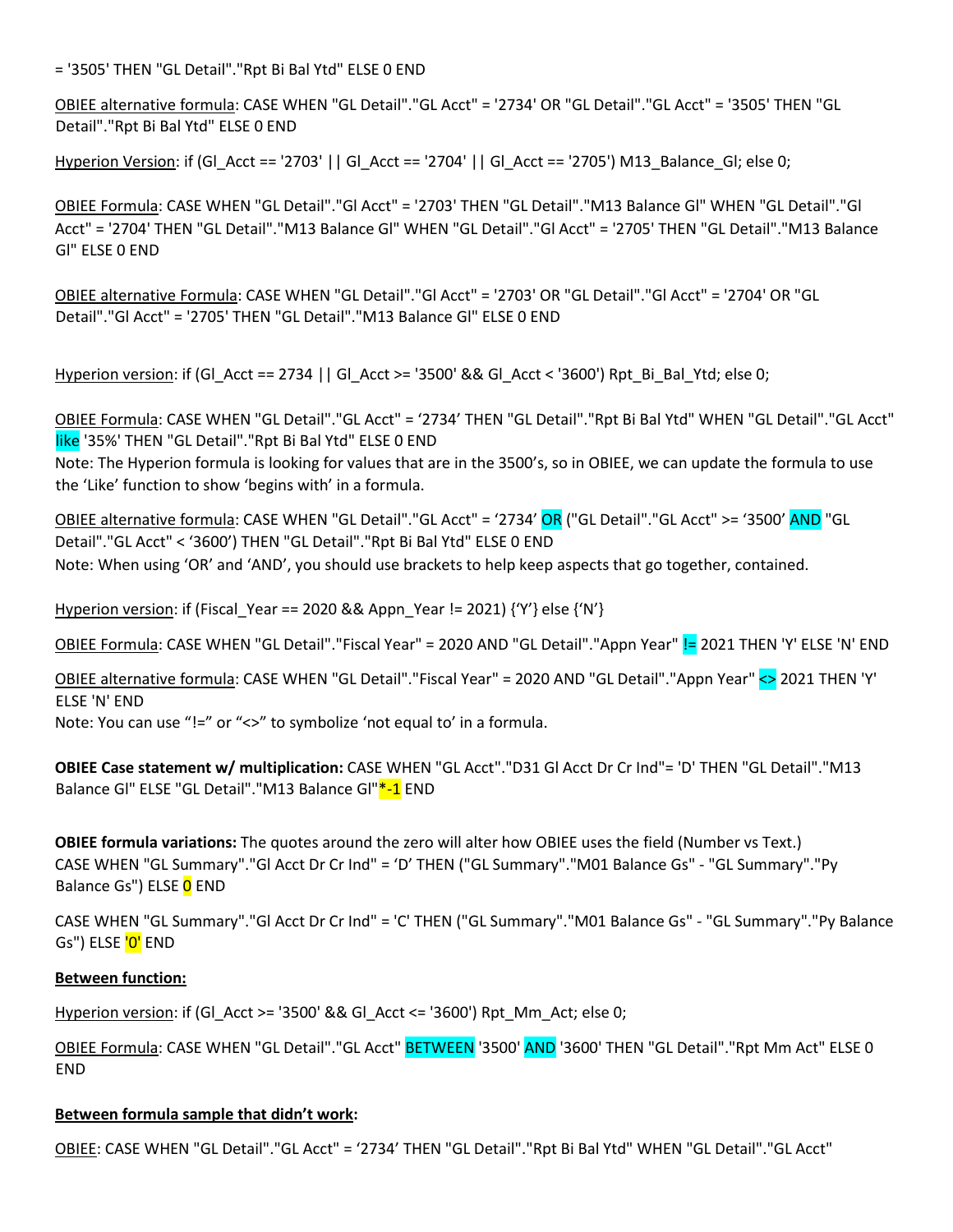BETWEEN '3500' && '3600' THEN "GL Detail"."Rpt Bi Bal Ytd" ELSE 0 END

Reason for failure: The '&&' is not used in OBIEE formula.

**Sample of replacing data with names (Grouping help)**: The following formula helps add Titles/Names to various fields which can then provide separation of the data into groups.

OBIEE Formula: CASE WHEN "Agy Obj"."D11 Agency Obj Grp" = 10 THEN 'Revenues' WHEN "Agy Obj"."D11 Agency Obj Grp" = 30 THEN 'Personal Services' WHEN "Agy Obj"."D11 Agency Obj Grp" = 40 THEN 'Services and Supplies' ELSE 'None' END

**Left & RIGHT Functions:** Pulls data from the left or right of a field.

Hyperion: LEFT( All Acct Event.Cur Doc No, 4) ; RIGHT( All Acct Event.Cur Doc No, 4)

OBIEE: LEFT ("All Acct Event"."Cur Doc No",4) ; RIGHT ("All Acct Event"."Cur Doc No",4)

**Substring Functions**: Creates a new string starting from a fixed number of characters in the original string.

Hyperion: Substr(Agency, 2, 2)

OBIEE: SUBSTRING("GL Detail"."Agency" FROM 2 FOR 2)

**Alternate way to include a 'Not equal' in a formula**: If you want to create a more complex 'not equal' formula that contains a list of values, an alternative way to accomplish this task will be by using the 'Not in' function. Example:

CASE WHEN "GL Detail"."Compt Obj" NOT IN ('1401', '1402', '1403', '1404', '1405', '1407', '1408', '1429', '1435') THEN 'Y' ELSE 'N' END

**Formula use with Filters:** If you want to do a 'Not' filter in OBIEE, when the filter window does not contain a standard 'not' function, you will use the following formula example:

Here is an example for 'Not Between'. You will need to set up the filter as a 'Between' function, then click the "Convert this filter to SQL" check box.

| Column                | Account<br>fx                   |  |
|-----------------------|---------------------------------|--|
| Operator              | is between                      |  |
| Value                 | 00000                           |  |
| Value                 | 11003                           |  |
|                       | Clear All<br>Add More Options ▼ |  |
| <b>Protect Filter</b> |                                 |  |

Click 'ok' and the below window will pop-up. Then type the word "NOT" before 'BETWEEN'.



Then click 'OK' to finalize.